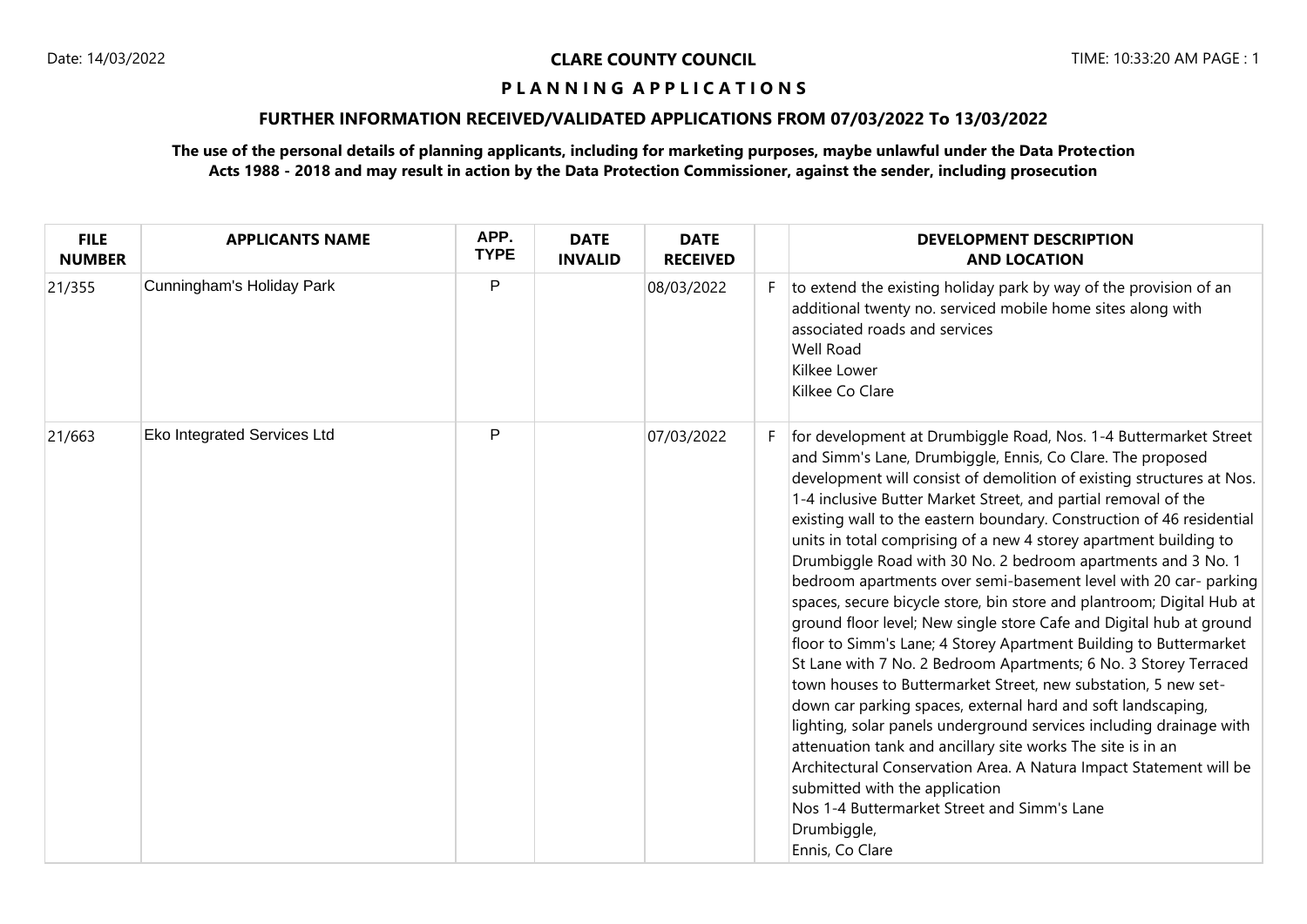## **FURTHER INFORMATION RECEIVED/VALIDATED APPLICATIONS FROM 07/03/2022 To 13/03/2022**

| 21/664 | Eko Integrated Services Ltd | P | 07/03/2022 | F. | for development at Ballymaley, Ennis, Co Clare. The proposed<br>development will consist of 24 No. 4 bedroom detached houses,<br>comprising 19 No. 2 storey houses with second floor dormer rooms<br>(Type A) 2 No. 2 storey houses (Type B), 3 No. 2 storey houses, Type<br>B1, new site entrances, roads, paths, driveways, boundary walls,<br>pedestrian walkway, landscaping, drainage with attenuation tank<br>and associated site works. A Natura Impact Statement will be<br>submitted with the application<br>Ballymaley<br>Ennis<br>Co Clare |
|--------|-----------------------------|---|------------|----|-------------------------------------------------------------------------------------------------------------------------------------------------------------------------------------------------------------------------------------------------------------------------------------------------------------------------------------------------------------------------------------------------------------------------------------------------------------------------------------------------------------------------------------------------------|
| 21/738 | Rocktwist Holdings          | P | 07/03/2022 | F. | for the following: (1) Demolition of an existing bungalow (2)<br>Construct a new ESB Substation and (3) Construct mixed use<br>industrial units with office accommodation for industrial, light<br>industrial, storage, warehouse and logistic usage including ancillary<br>siteworks<br><b>Western Business Park</b><br>Caherteige and Drumgeely<br>Shannon, Co Clare                                                                                                                                                                                |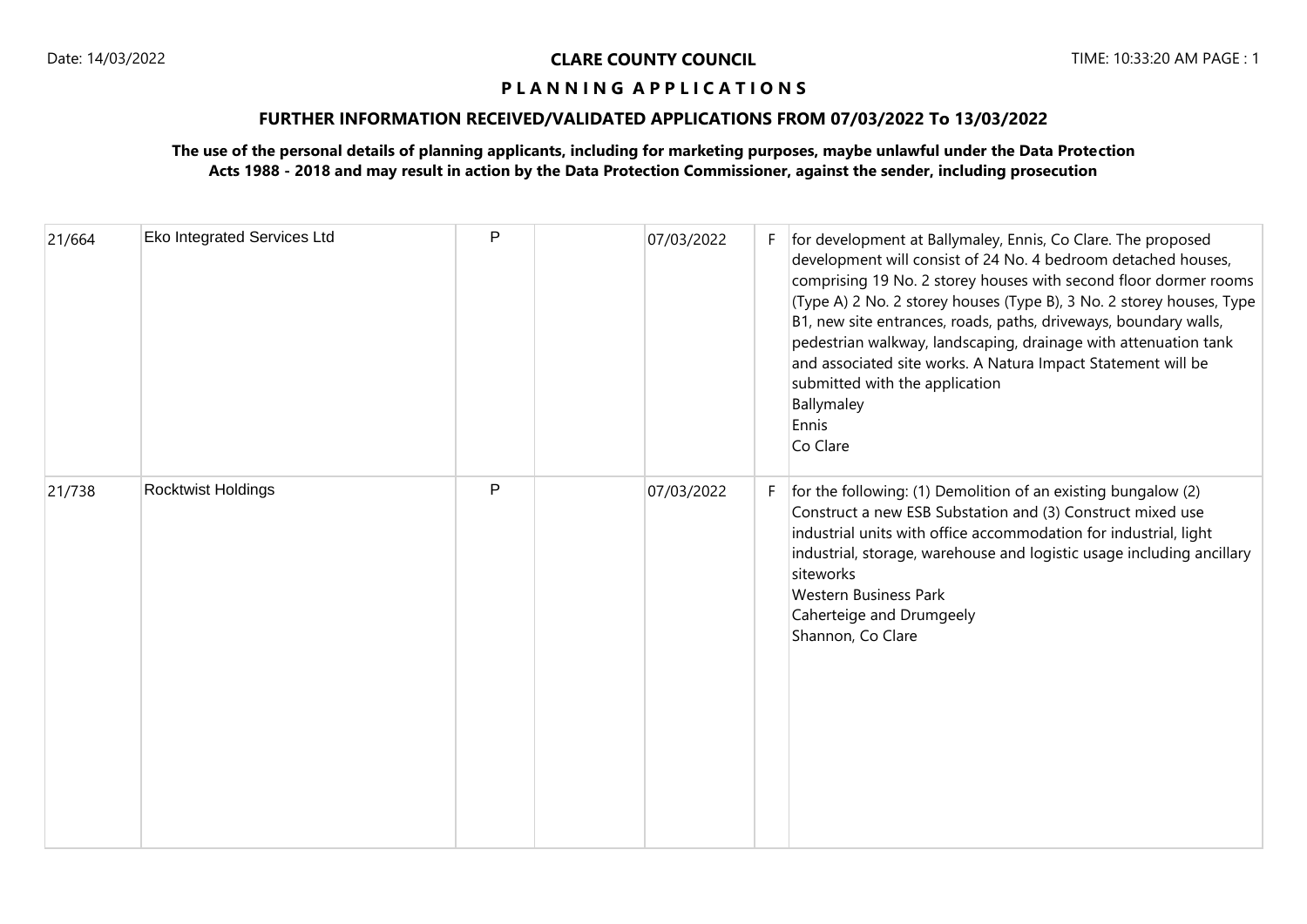# **FURTHER INFORMATION RECEIVED/VALIDATED APPLICATIONS FROM 07/03/2022 To 13/03/2022**

| 21/757 | Art Data Centres Ltd | P |  | 09/03/2022 | F. | $\vert$ - a permission of 10 years in duration is sought. The application site<br>has a total of c. 60 hectares with a nett area for development of c.<br>45 hectares, and is bound to the south by R352 (Tulla Road), to the<br>east and the north by agriculture land, to the west by the M18. The<br>development will consist of: the demolition of an existing single<br>storey with pitched roof farm dwelling house together with 8 No.<br>farm outbuildings on the overall site. The construction of 6 No. two<br>storey data centre buildings with three storey plant/office levels and<br>associated ancillary development that will have a combined gross<br>floor area of 118,740 sqm. These data halls are maximum 19m high<br>and will consist of the data halls and air handling units and offices<br>and ancillary plant and support. Each of the six data centre buildings<br>will include data halls, associated electrical and mechanical plant<br>rooms, loading bays, maintenance and storage spaces, office<br>administration areas, pump rooms, water storage tanks, and plant,<br>as well as backup (standby) generators (11 No. per building) for<br>emergency use only situated along one elevation of each building.<br>The standby diesel generators will have associated 8 m high flues.<br>Each generator will also include local diesel storage tanks with a<br>single refuelling area to serve the proposed emergency generators.<br>A gas powered energy centre and Above Ground Installation<br>(AGI)4,674 sqm in size . The energy centre will primarily comprise 18<br>no. lean-burn natural gas engines, 2 No. pump rooms, and fuel<br>storage compound. Each generator will have its own flue of 25m<br>height. The energy centre and buildings within the compound will<br>be 12 m high, single storey with mezzanine level. The buildings will<br>house ancillary office, welfare facilities and associated parking. A<br>two storey Vertical Farm Building. The vertical farm will be c. 2,430<br>sqm and 12m high. It will comprise c. service area of 1,444 sqm,<br>handling area of 844 sqm and ancillary areas.<br>Please see newspaper notice for full development description |
|--------|----------------------|---|--|------------|----|-----------------------------------------------------------------------------------------------------------------------------------------------------------------------------------------------------------------------------------------------------------------------------------------------------------------------------------------------------------------------------------------------------------------------------------------------------------------------------------------------------------------------------------------------------------------------------------------------------------------------------------------------------------------------------------------------------------------------------------------------------------------------------------------------------------------------------------------------------------------------------------------------------------------------------------------------------------------------------------------------------------------------------------------------------------------------------------------------------------------------------------------------------------------------------------------------------------------------------------------------------------------------------------------------------------------------------------------------------------------------------------------------------------------------------------------------------------------------------------------------------------------------------------------------------------------------------------------------------------------------------------------------------------------------------------------------------------------------------------------------------------------------------------------------------------------------------------------------------------------------------------------------------------------------------------------------------------------------------------------------------------------------------------------------------------------------------------------------------------------------------------------------------------------------------------------------------------------------------|
|--------|----------------------|---|--|------------|----|-----------------------------------------------------------------------------------------------------------------------------------------------------------------------------------------------------------------------------------------------------------------------------------------------------------------------------------------------------------------------------------------------------------------------------------------------------------------------------------------------------------------------------------------------------------------------------------------------------------------------------------------------------------------------------------------------------------------------------------------------------------------------------------------------------------------------------------------------------------------------------------------------------------------------------------------------------------------------------------------------------------------------------------------------------------------------------------------------------------------------------------------------------------------------------------------------------------------------------------------------------------------------------------------------------------------------------------------------------------------------------------------------------------------------------------------------------------------------------------------------------------------------------------------------------------------------------------------------------------------------------------------------------------------------------------------------------------------------------------------------------------------------------------------------------------------------------------------------------------------------------------------------------------------------------------------------------------------------------------------------------------------------------------------------------------------------------------------------------------------------------------------------------------------------------------------------------------------------------|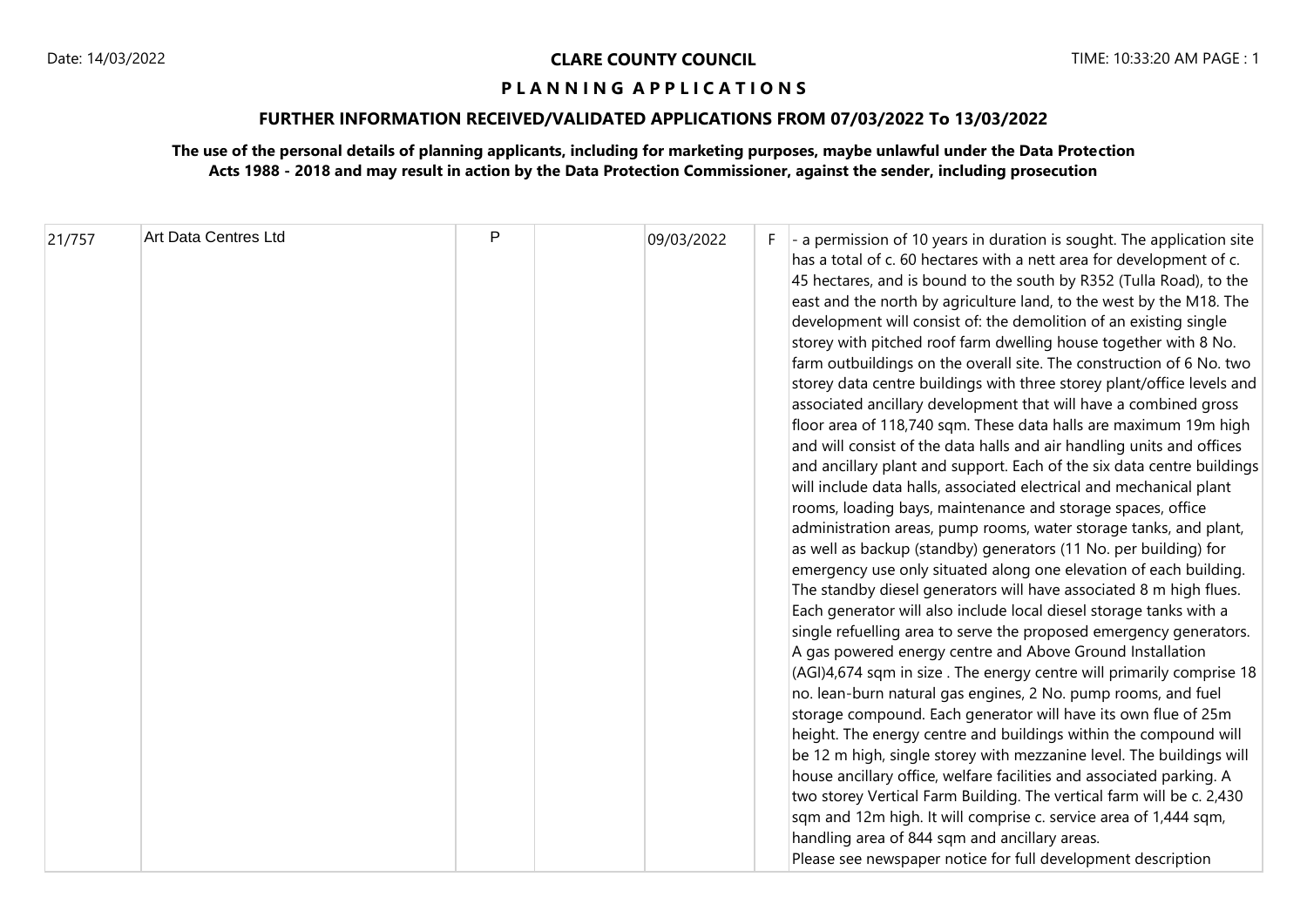# **FURTHER INFORMATION RECEIVED/VALIDATED APPLICATIONS FROM 07/03/2022 To 13/03/2022**

|         |                         |              |            |    | Tooreen, Cahernalough, Knockanean,<br>Ballymacahill, Muckinish and Rosslevan,<br>Tulla Road, Ennis, Co Clare                                                                                                                                                                                                                                                                                                                        |
|---------|-------------------------|--------------|------------|----|-------------------------------------------------------------------------------------------------------------------------------------------------------------------------------------------------------------------------------------------------------------------------------------------------------------------------------------------------------------------------------------------------------------------------------------|
| 21/1038 | <b>Gavin Harvey</b>     | P            | 10/03/2022 | F  | for the following development; (a) construct a replacement dwelling<br>house to replace the existing sub-standard derelict cottage; (b) new<br>site entrance; (c) private garage; (d) upgrade existing on-site<br>wastewater treatment system; (e) convert existing derelict cottage<br>to storage shed ancillary to proposed new dwelling; and (f) all<br>associated site works and services<br>Lisheencrony<br>Kilkee<br>Co Clare |
| 21/1202 | E. McInerney            | P            | 08/03/2022 | F. | to construct dwelling house and connect to ancillary services<br>Seafield<br>Quilty<br>Co Clare                                                                                                                                                                                                                                                                                                                                     |
| 21/1369 | <b>Frances McMackin</b> | $\mathsf{R}$ | 10/03/2022 | F  | of the existing detached garage including all ancillary site services<br>and works<br>15 Ballycasey Manor,<br>Shannon,<br>Co Clare, V14 WD59                                                                                                                                                                                                                                                                                        |